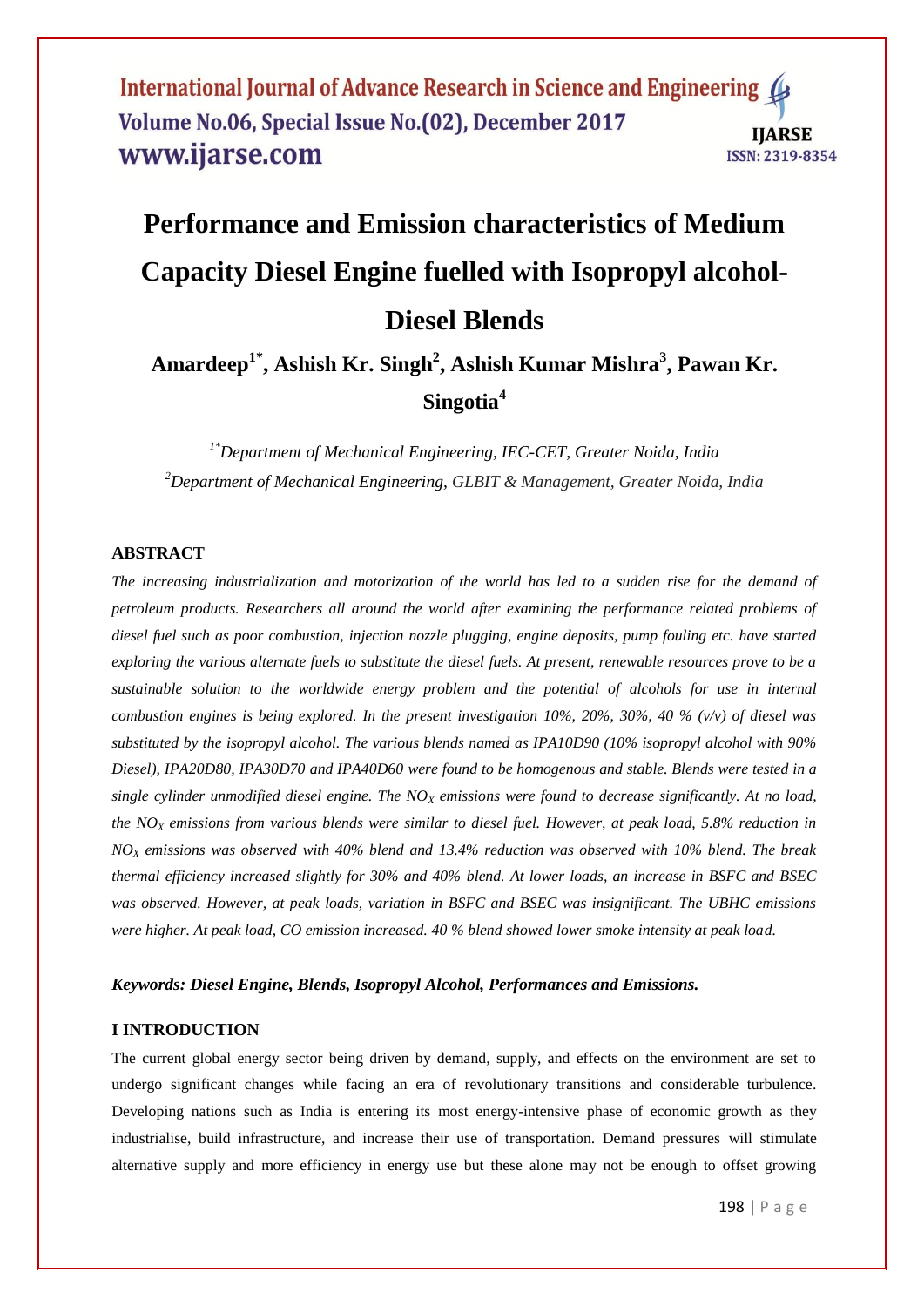demand tensions completely. The Internal combustion engines have revolutionized the world in last hundred years but also contributed significantly towards environmental degradation. Post Kyoto Protocol; there have been considerable efforts to reduce GHG emissions and more emphasis is now given on using clean source of energy. Though, majority of fuels used in IC engines are still petroleum derived fuels, interest in alternative fuels gained momentum ever since first oil embargo took place followed by stringent emission norms [1-3].

India is among the fastest growing economy of world and use energy extensively to sustain its growth. Together, coal and oil represent about two-thirds of total energy use. Natural gas accounts for a seven percent share, which is expected to grow with the discovery of new gas deposits. Combustible renewable and waste constitute about one fourth of Indian energy use. This share includes traditional biomass sources such as firewood and cow dung, which are used by more than 800 million Indian households for cooking [4]. India does not have huge reserves of crude petroleum and imported crude petroleum worth 533,907 crores INR in 2012-13 [5]. The likely demand of crude petroleum shall be around 115 million barrels per day in 2040 [6]. Global energy-related carbon dioxide emissions may rise from 31.1 billion metric tons in 2010 to 45.4 billion metric tons in 2040 with much of the increase in developing nations of the world, and India is expected to overtake U.S. as major  $CO_2$  emitter [7].

Diesel Engines due to its higher efficiency and ruggedness play a very significant role in Indian economy as these are used in agriculture, transport and industrial sectors. However, diesel engines also emit harmful emissions and pollute environment [8]. From the point of view of protecting the global environment and the concern for long-term supplies of conventional diesel fuel, it becomes necessary to develop alternative fuels that give engine performance at par with diesel [9].

The search for alternative fuels for leasing a new life to IC engines has been a serious domain of scientific and intellectual activity worldwide. In this context many promising alternatives such as biofuels have been evaluated [10]. Amongst these fuels, trans-esterified vegetable oil, known as biodiesel, are practically implemented in many countries as a partial substitute of mineral diesel without any changes in the engine hardware [11-15]. Alcohol is one of the bio-fuel which has gained the importance as a fuel for IC engines since their invention. Reports on the use of alcohol as a motor fuel were published in 1907 and detailed research was conducted in the 1920s and 1930s. Historically, the level of interest in using alcohol as a motor fuel has followed cycles of fuel shortages and/or low feed grain prices. The properties of methyl, ethyl, propyl and butyl alcohol are compared with octane (high quality gasoline) and hexadecane (high quality diesel fuel) and it was found these alcohols can be used for blending in fuel in internal combustion engine showing promising results. Octane and hexadecane (petroleum fuels) have higher boiling points, lower latent heats and are insoluble in water. The alcohols become more like petroleum fuels as their chemical weights increase [18].

The alcohols have received importance as they can be used as either blends with the conventional fuels in the existing engines or as a reactant in biodiesel production [16]. Due to their higher octane number and high oxygen content, use of alcohol in SI engine shows promising results as compared to gasoline [17]. In context to Compression ignition engines, some difficulties were faced by the researchers with the use of alcohols in compression ignition (CI) engines owing to mainly their low cetane number, high latent heat of vaporization and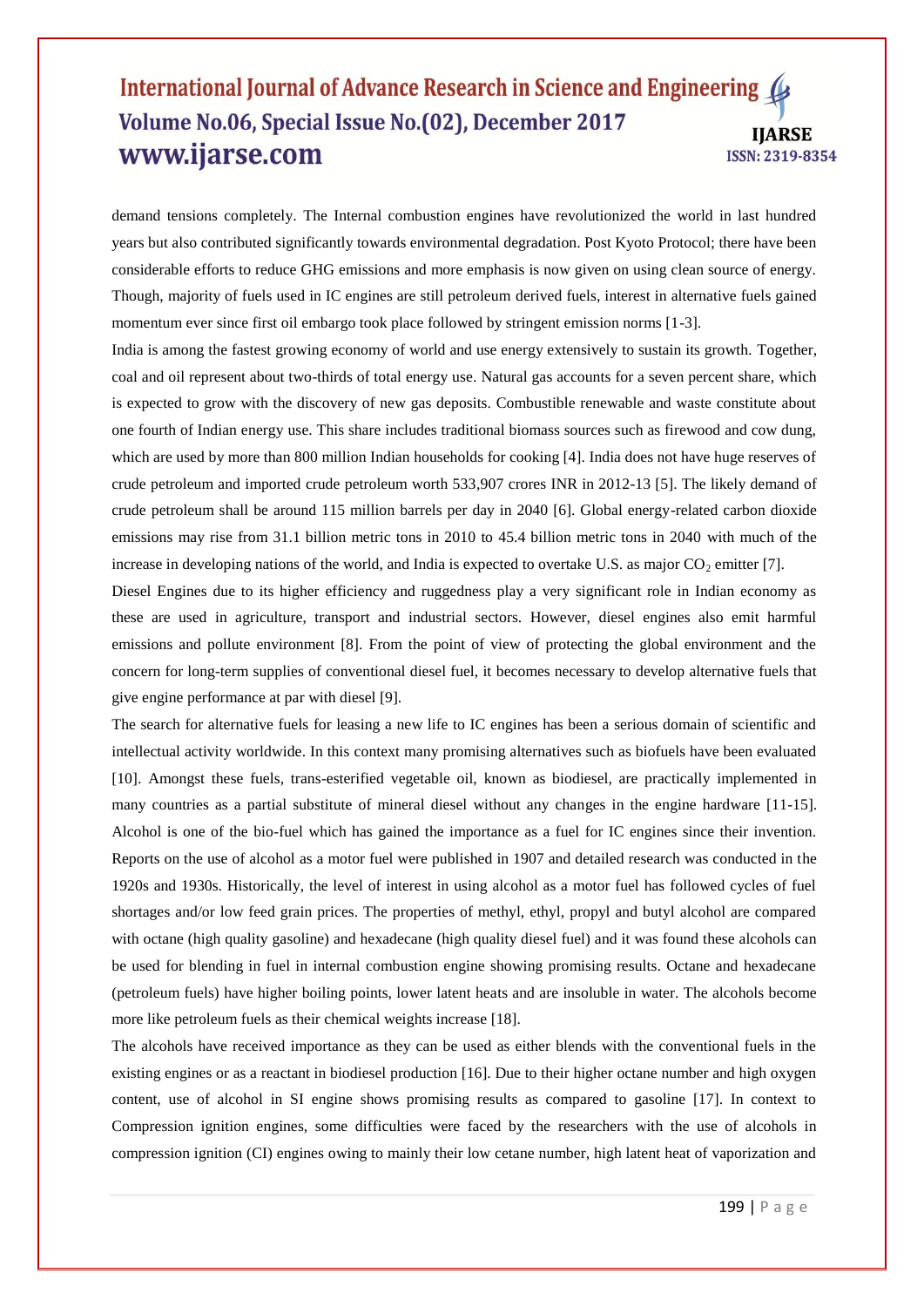long ignition delay. However, the use of alcohols in diesel engines provides significant improvement in exhaust emissions [20].

# **II PROPERTIES OF FUELS**

The properties of isopropyl alcohol [19] and diesel fuel are shown in Table1. Isopropyl alcohol can be produced from three different pathways: indirect hydration of propylene, direct hydration of propylene, and catalytic hydrogenation of acetone.

| <b>Properties</b>                     | <b>ASTM Method</b> | <b>Diesel</b> | <b>Isopropyl Alcohol</b> |
|---------------------------------------|--------------------|---------------|--------------------------|
| *Density (Kg/m3,at15°C)               | $D-4052$           | 823           | 793                      |
| <b>Boiling Point Temperature (°C)</b> | D-5399             | 215-376 [39]  | 82.5                     |
| *Flash Point $(^{\circ}C)$            | $D-93$             | 53            | 12                       |
| <b>Cetane Number</b>                  | $D - 613$          | 49 [40]       | 13                       |
| *Viscosity (cSt at 40 $^{\circ}$ C)   | $D-445$            | 3.71          | 1.84                     |
| <i>*Calorific Value (KJ/kg)</i>       | D-4809             | 4584          | 3011                     |
| *Specific gravity                     | D-4052             | 85            | 0.79                     |

**TABLE1: Properties of Isopropyl alcohol and diesel fuel**

An exhaustive review of literature on the potential use of alcohols in internal combustion engines applications has been made and some of these works have been summarized below.

*Karabektas et. al*. conducted experiment on a single cylinder, direct injection (DI) diesel engine and tested blends of isobutanol in diesel fuel. They replaced upto 20% (v/v) of diesel fuel with isobutanol and found that isobutanol can be used as blend with diesel fuel in CI engine without any modification and found 10% isobutanol blend to be an optimum blend in terms of performance and exhaust emissions [20].

*Krishanan et. al*. conducted experiments with ASTM-CFR engine, in duel fuel injection by carburetion method to determine optimum proportions between ethanol and diesel fuels for the higher output and higher efficiency and also used some additives to increase the ignition quality. [21]

*Fernández et. al.* conducted experiment on using ethanol butanol and pentanol diesel blends in three-cylinder, four- stroke, water-cooled, 18.5:1 compression ratio, direct injection diesel engine and found that 30% butanol/diesel fuel blend and 25% pentanol/diesel fuel blend may replace the use of 100% diesel fuel on diesel engines without any modification and without significant loss of performance. [22].

**Sathiyagnanam et. al.** conducted experiment on DI Kirloskar TV1 diesel engine to study the performance and emission of hexanol, ethanol and diesel blends on diesel engine. They found that hexanol can be used to increase the stability of ethanol in diesel fuel and 20 % ethanol blend shows higher brake thermal efficiency than the other blends and diesel and the brake thermal efficiency improves by 1.89%.[23].

*Jilin Lei et. al.* conducted experiment on 3.298L, direct injection, turbocharged diesel engine and studied performance and emission characteristics of engine using diesel ethanol blends by varying the pressure. They found that HC and CO emission increase with decrease in speed and load while NOX and smoke decreased at 81 kPa pressure and increasing pressure have a slight effect on engine performance. [24].

*Deep et. al.* studied the Performance and Emission Characteristics of 1-Octanol/Diesel Fuel Blends in a Water Cooled Compression Ignition Engine. They found that the Brake thermal efficiency was decreasing with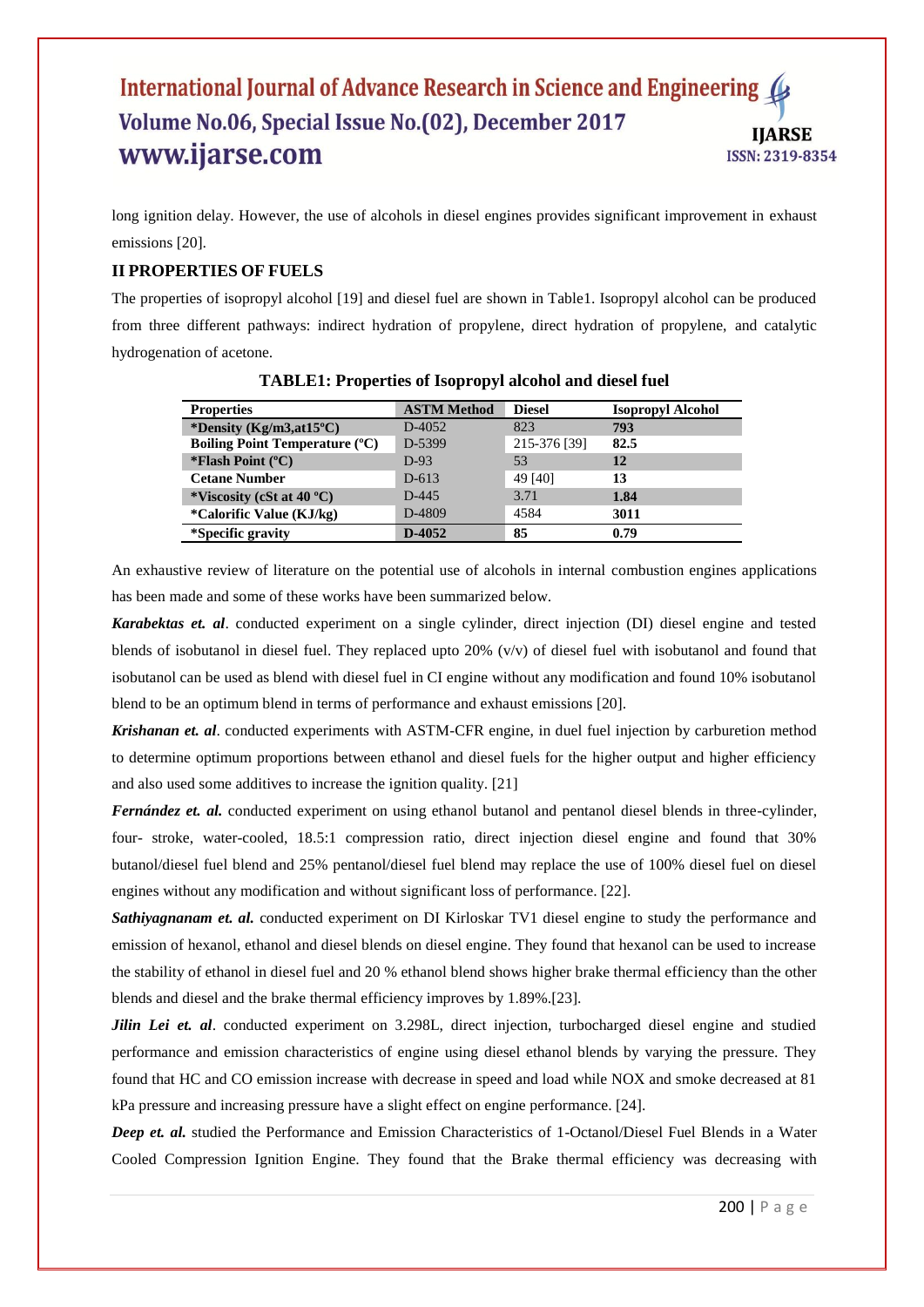increasing in alcohol concentration in diesel fuel and he also found that the brake specific fuel consumption is inversely proportional to the brake thermal efficiency. The emissions  $(NO<sub>x</sub>,$  smoke opacity and CO) were decreased by significant amount while HC were increased substantially by about 22%.[25].

*Dattatray et. al.* conducted experiments on multicylinder direct injection diesel engine using diesel-ethanolbiodiesel blends of high ethanol content. They studied the feasibility of using higher percentage of ethanol in ethanol-diesel blends with biodiesel as co solvent and found that brake specific fuel consumption increased considerably, thermal efficiency improved slightly, smoke opacity reduced remarkably at high loads. NOX variation depends on operating conditions while CO emissions drastically increased at low loads. Blend which replaced 50% diesel gave satisfactory performance. [26].

*Liu et. al.* prepared emulsion of methanol and diesel using a rotating packed bed. The method was suitable to overcome the homogeneity concerns while making diesel methanol blend. The viscosity of the emulsified fuel appeared similar to Newton fluids. A reduction in surface tension was noticed with increase in surfactant concentration in the emulsion where as the stability of the fuel was found to be high with higher rate of agitation, additive amount and higher liquid flow rate [27].

The ethanol biodiesel blend can reduce the particulate matter by 30 % with slight increase in  $NO<sub>x</sub>$  emissions [28, 29]. The fuel composition and the air/fuel equivalence ratio also have a significant impact on the exhaust emissions of organic acids from the spark ignition engine. Exhaust formic acid is slightly enhanced from aromatics and oxygenated compounds; acetic acid is slightly enhanced from the oxygenated fuel components; propionic acid comes from fuel aromatic compounds. Air/fuel equivalence ratio increases the exhaust concentration of formic, acetic acid (for the fuels without oxygenated compounds), and acrylic acid and decreases the concentration of isovaleric acid. The emissions of all HC generally decrease with the addition of oxygenated compounds, except sometimes in the case of methane, ethane and cyclohexane. Under rich conditions, the relative increase of exhaust methane and benzene is more important than the other saturated HC. Some HC are correlated with the physical properties of the fuel and other exhaust pollutants [30-33]

Many researchers have investigated the applications of alcohols in diesel fuel engines [34-44]. The literature survey as enumerated above shows that much work has been done on methanol, ethanol, butanol and higher alcohols but the comprehensive investigation on the potential of isopropyl alcohol for use in direct injection diesel engine is not being done and it is in this context this study was undertaken.

| <b>Make</b>                      | <b>Kirloskar</b>           |
|----------------------------------|----------------------------|
| <b>Rated Output</b>              | 5.0 kVA@1500 rpm           |
| Model                            | CAF 8                      |
| <b>Rated Brake Power (bp/kW)</b> | 8/5.9                      |
| <b>Rated Speed (rpm)</b>         | 1500                       |
| <b>Number of Cylinder</b>        | <b>One</b>                 |
| <b>Bore X Stroke (mm)</b>        | 95 x 110                   |
| <b>Compression Ratio</b>         | 17.5:1                     |
| <b>Cooling System</b>            | Air Cooled (Radial Cooled) |
| <b>Lubrication System</b>        | <b>Forced Feed</b>         |

# **TABLE2: Technical specifications of the diesel engine**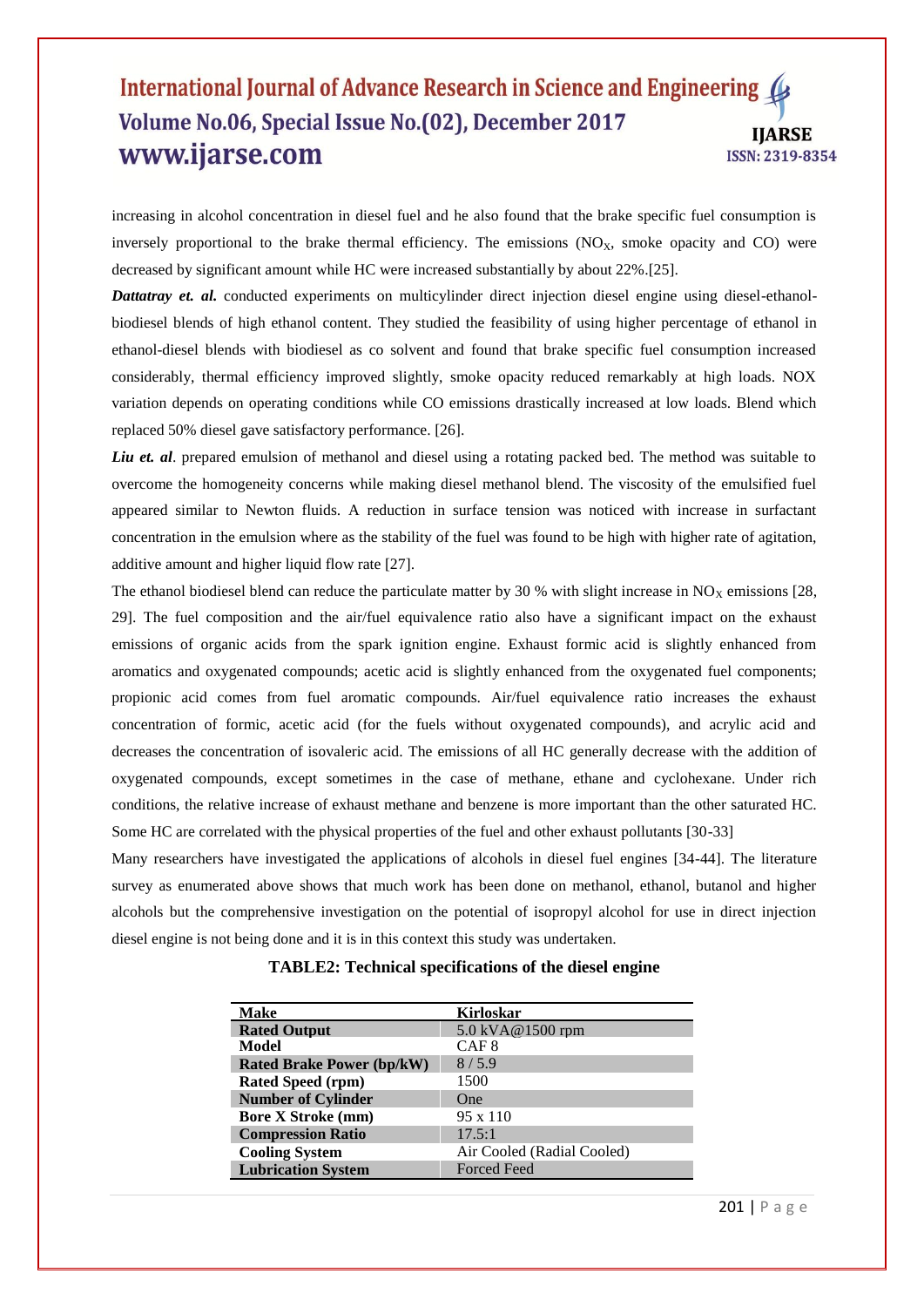| <b>Cubic Capacity</b>                 | $0.78$ Lit |
|---------------------------------------|------------|
| <b>Inlet Valve Open (Degree)</b>      | 4.5 BTDC   |
| <b>Inlet Valve Closed (Degree)</b>    | 35.5 ABDC  |
| <b>Exhaust Valve Open (Degree)</b>    | 35.5 BBDC  |
| <b>Exhaust Valve Closed (Degree)</b>  | 4.5 ATDC   |
| <b>Fuel Injection Timing (Degree)</b> | 26 BTDC    |

Four Blends were prepared (by volume) by directly mixing iso-propyl alcohol in diesel fuel. The blends were kept undisturbed for a month and it was found that the blends formed were homogenous and stable. Visual inspection and centrifuge test were carried for evaluation of homogeneity and stability. The properties of various blends formed used diesel engine is as shown in Table 4. The various blends were tested on a single cylinder diesel engine. All the tests were conducted three times and the average value of the experimental data was taken as reference. All the tests were performed under steady state conditions. Tests were first conducted with diesel fuel to obtain the base data of the engine. All the tests were performed at 0% load, 20 % load, 40% load, 60 % load, 80 % load and full load. This is in accordance to IS:10000 which is an Indian Standard for testing of engines The engine set up used in the tests is shown in Fig, 1. Two tanks were used for two different fuels. In one of the tanks, neat diesel was taken and in another tank blended fuel was taken and the feeding of the fuel from the respective tanks was controlled with the help of valves. The fuel consumption rate of the engine was determined with a burette arrangement and time taken for consumption of 20 c.c. of fuel blend was noted with the help of a stop watch. The HC, CO, NOX and CO2 emissions were measured with the help of AVL DI Gas analyzer. The smoke opacity was measured with the help of AVL Smoke meter. The specification of the diesel engine is shown in Table2. The specifications of AVL DI Gas analyzer and AVL Smoke meter is shown in Table 3.

**TABLE3: Specifications of AVL Di Gas analyzer and smoke meter**

| <b>Emission sensor</b> | <b>Measurement range</b> | <b>Resolution</b> |
|------------------------|--------------------------|-------------------|
| $\rm CO$               | $0-10\%$ Vol.            | $0.01\%$ Vol.     |
| CO <sub>2</sub>        | $0-20\%$ Vol.            | $0.1\%$ Vol.      |
| NO <sub>x</sub>        | $0-5.000$ ppm Vol.       | 1 ppm             |
| HC.                    | $0-20.000$ ppm Vol.      | 1 ppm             |
| <b>AVL Smoke meter</b> | $0-100%$                 | $+1\%$            |

|  | <b>TABLE4: Properties of Various Blends</b> |  |  |
|--|---------------------------------------------|--|--|
|--|---------------------------------------------|--|--|

| <b>Blend</b>    | Density $(Kg/m^3)$ | Viscosity ( $mm^2/sec$ ) | Calorific Value (MJ/kg) |
|-----------------|--------------------|--------------------------|-------------------------|
| <b>D100</b>     | 823.62             | 3.71                     | 45.842                  |
| <b>IPA100</b>   | 793                | 2.74                     | 30.11                   |
| <b>IPA10D90</b> | 819.88             | 2.66                     | 45.431                  |
| <b>IPA20D80</b> | 816.26             | 2.57                     | 44.104                  |
| <b>IPA30D70</b> | 815.72             | 2.49                     | 43.498                  |
| <b>IPA40D60</b> | 812.56             | 2.41                     | 42.986                  |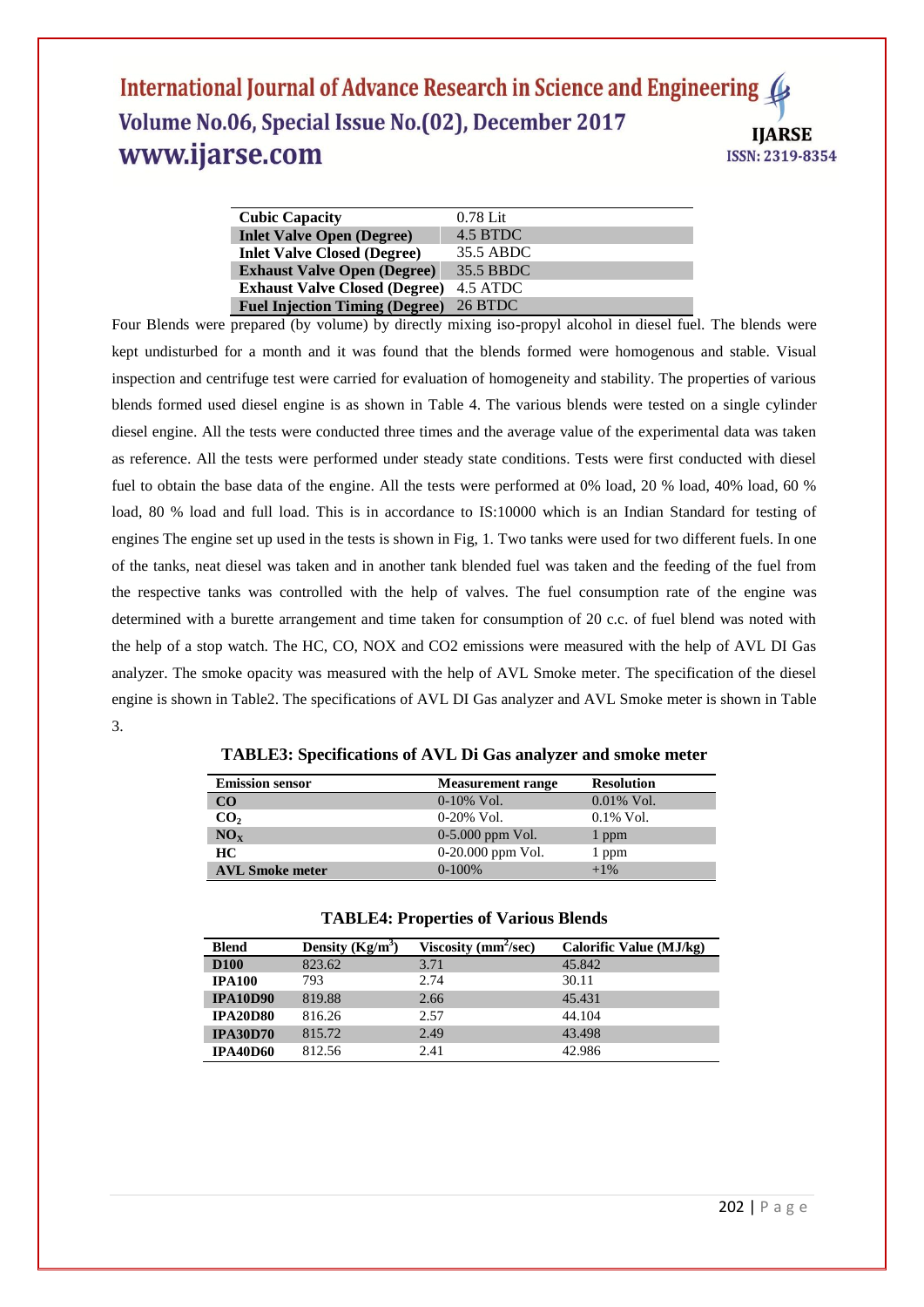

**Figure 1.Schematic diagram of experimental test rig setup**

# **III RESULTS AND DISCUSSIONS**

# **Brake Specific Fuel Consumption:**

The variation of Brake Specific Fuel Consumption (BSFC) for different fuel samples is shown in Fig2. The BSFC for various fuel blends has increased as compared with diesel fuel due to decrease in the net heating value of the fuel blends. There is an increasing trend in brake specific fuel consumption with increase in the percentage of isopropyl alcohol in the blend. Amongst the different test fuels, the lowest BSFC was observed for diesel fuel because of lower fuel consumption rate and highest BSFC was obtained in case of 40 % blend of isopropyl alcohol (v/v). The increase in BSFC was 6.4 % for 10% isopropyl alcohol blend ranging to 11.4 % increase for 40% isopropyl alcohol blend. The results are consistent with the investigations made by Karebetkas et. al [20], Karthikeyan et. al [25] and Zerves et. al [30,31].



**Figure2. Variation of BSFC with respect to BMEP for various blends**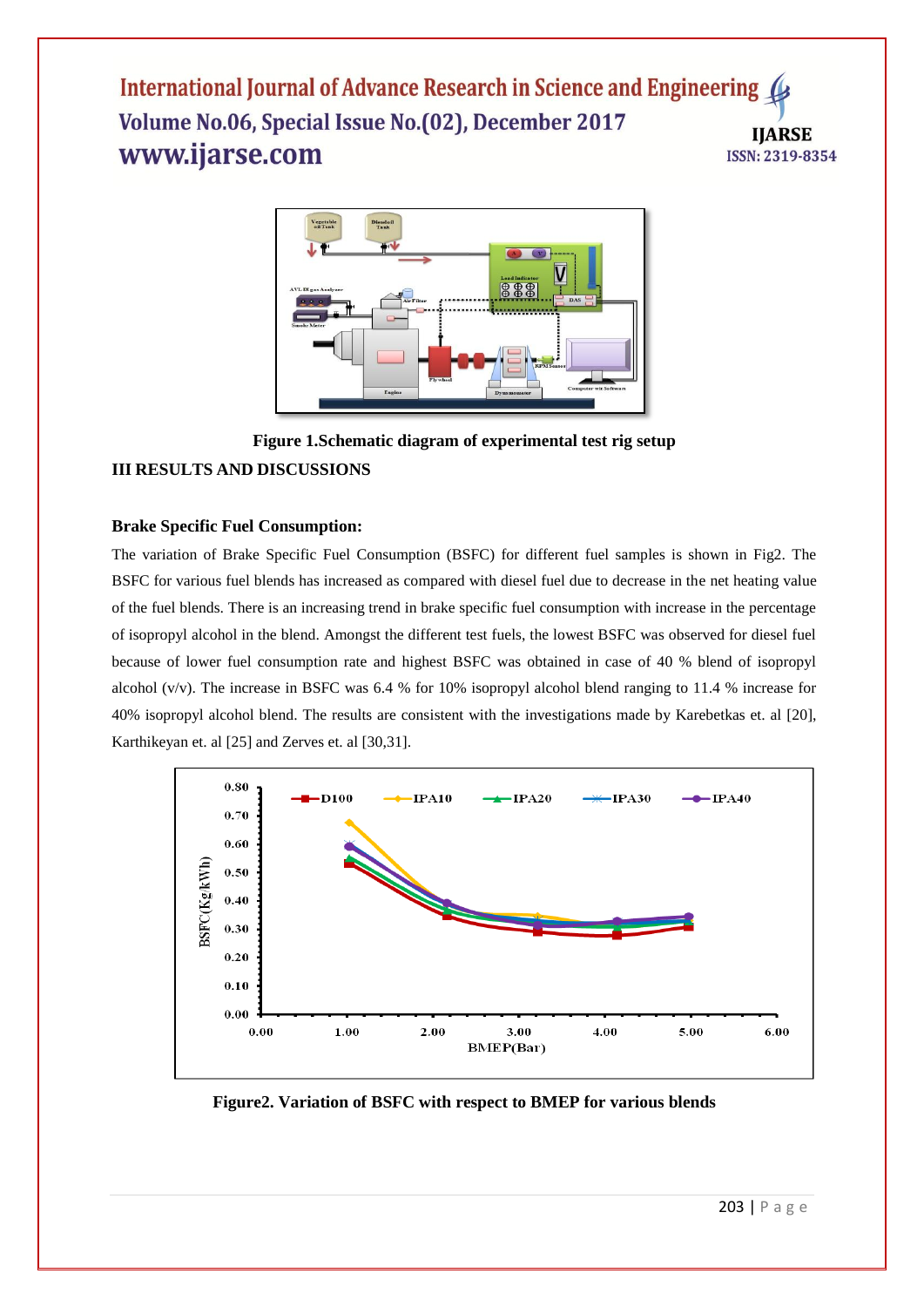#### **Brake Thermal Efficiency:**

Fig3 shows the variation in Brake Thermal Efficiency (BTE) of the engine for different test fuels. There is slight decrease in BTE with use of IPA10 blend and IPA20 blend. However, for IPA30 blend and IPA40 blend slight improvement in BTE is observed because oxygen enrichment contained by IPA30 and IPA40 improves fuel evaporation during diffusion combustion the decrease in BTE. With 10% blend and 20% blend was attributed by lower calorific value of isopropyl alcohol as compared to mineral diesel resulting in higher fuel consumption to generate same amount of power. The results are in close consistency with the earlier investigations. [20, 22, 25, 30 and 31].



**Figure3. Variation of BTE with respect to BMEP for various blends**

#### **NOx Emissions:**

Fig4 shows the variation in NOx emission of the diesel engine in respect of different test fuels. It can be observed that the  $NO<sub>X</sub>$  emission has decreased with increase of isopropyl alcohol percentage in the blend. This may be attributed towards low cetane rating of isopropyl alcohol leading to reduced combustion temperature. It was found that emission of NOx at full load was reduced by 5.8% for IPA10 blend and 13.4% for IPA40 blend. These results are in agreement with the results of Karabektas et. al [20], Javier et. al [22] and Zerves et. al [30,31].



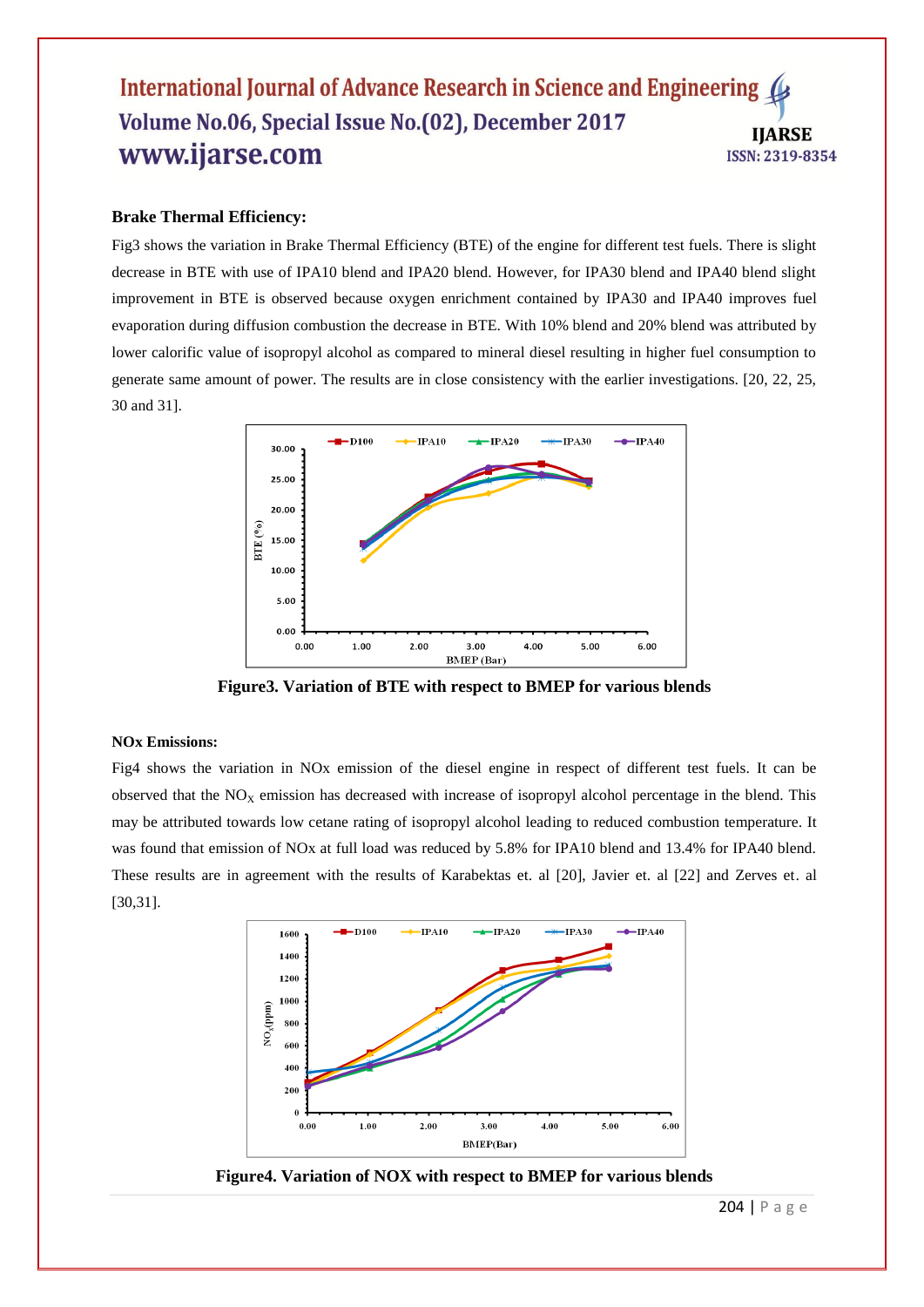#### **CO Emissions:**

The variation in CO emissions of the engine is shown in Fig5. It is clear that CO emissions are higher for IPA blends as compared to diesel fuel. It was also found that the variation of CO emissions was insignificant for lower loads. However, at peak load the CO emissions increased drastically due to more quantity of fuel injected and lesser availability of oxygen for combustion. The results are in confirmation to the earlier results [22, 25, 30, and 31].



**Figure5. Variation of CO with respect to BMEP for various blends**

#### **HC Emissions:**

Variation in HC emissions with various blends as compared to diesel baseline is shown in fig6. An increase in full load HC emission was observed with increase in IPA concentration in the test fuel. HC emissions are formed as an outcome of incomplete combustion that may occur due to lack of sufficient availability of air, insufficient combustion duration, poor cetane rating of the fuel etc. In the present case, it seems that poor cetane rating of IPA played a detrimental role for HC emissions. Insufficient combustion duration may be a plausible reason subjected to further investigation of combustion phenomena which is out of the scope of the present work. Maximum HC emissions were found with the use of 40 % isopropyl alcohol blend. A 10 % increase in HC emissions was observed for IPA10, IPA20 and IPA30 blends. However for IPA40 blend the HC emissions increased by 15%. Results confirm to the investigations made earlier [22, 25, 30, and 31].



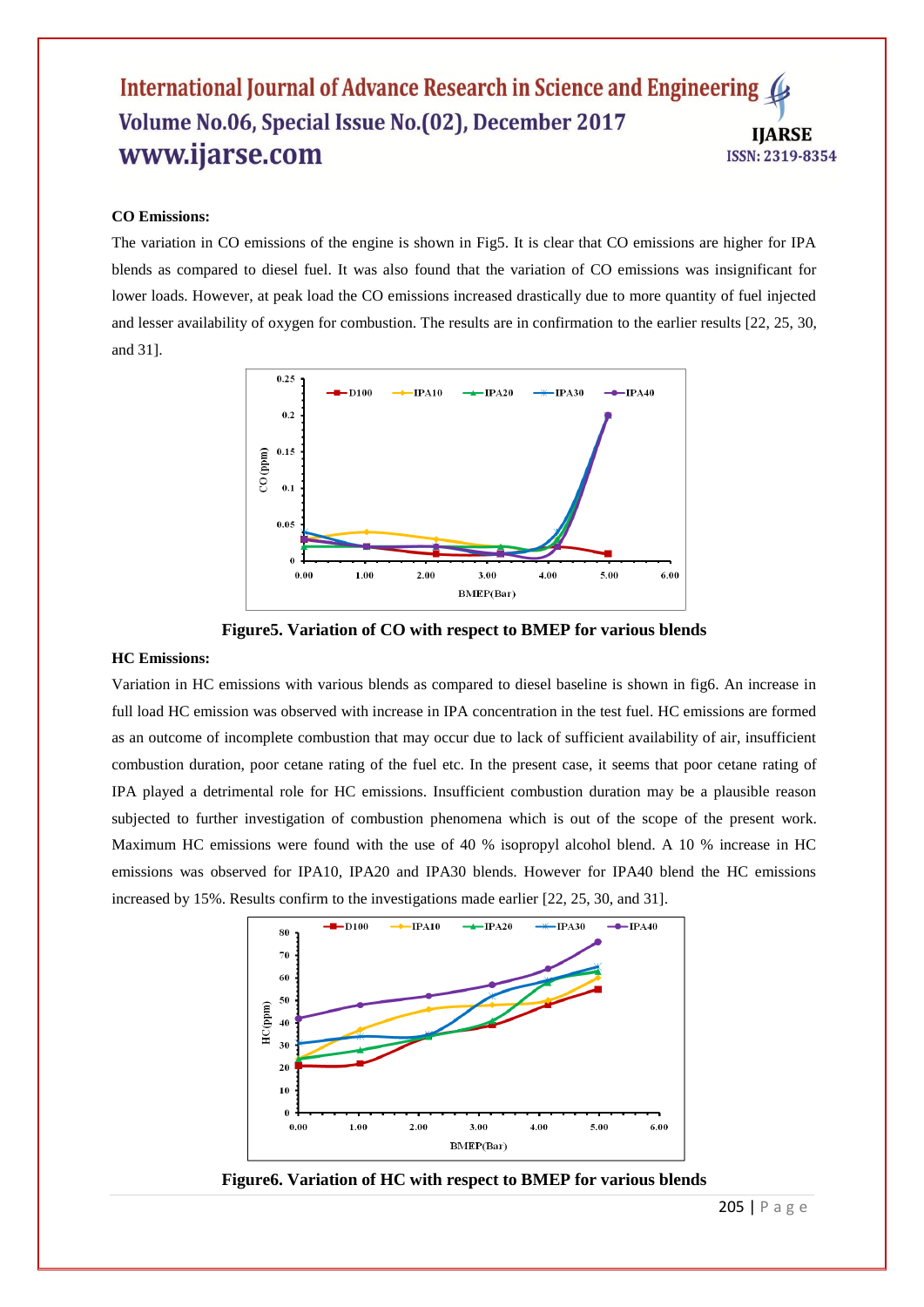#### **Smoke Opacity:**

Fig7 shows the variation of smoke opacity for various test fuels. For all loads smoke opacity of IPA blends are found to be higher than that of diesel. At lower load condition, there is no significant difference in smoke opacity for all IPA blends whereas at higher load IPA30 shows significant increase in smoke opacity. Sathiyagnanam et. al. [23] showed that oxygen enrichment contained by IPA40 improves fuel evaporation during diffusion combustion which subsequently reduces the smoke density.



**Figure7. Variation of Smoke Opacity with respect to BMEP for various blends**

# **IV CONCLUSIONS**

The variation in performance and emission characteristics of the diesel engine when run on various isopropyl alcohol blends with diesel fuel were investigated as compared to neat diesel fuel. During the investigation four blends: (IPA10D90), (IPA20D80), (IPA30D70) and (IPA40D60) were prepared and tested on a single cylinder unmodified direct injection diesel engine and following conclusions were drawn.

- $\hat{\cdot}$  The various blends formed were homogenous and stable leading to the fact that isopropyl alcohol is readily miscible with diesel fuel without phase separation.
- The brake specific fuel consumption of the engine has increased owing to the lower energy content of the various fuel blends. The increase in percentage is in accordance with the blending percentage of isopropyl alcohol.
- \* The brake thermal efficiency of the diesel engine slightly decreased for 10% and 20% blend. However it increased slightly with 30% and 40% blends due to promoted combustion owing to higher content of oxygen in the fuel.
- $\hat{\mathbf{v}}$  The NO<sub>X</sub> emissions decreased drastically with all fuel blends and the decrease was in accordance with the blending percentage.
- The HC and CO emissions however increased due to lower cetane number of the blend and incomplete combustion of the diesel fuel. The maximum HC and CO emissions were observed with IPA40D60 blend.
- The IPA40 blend concentration shows better smoke reduction than the other blends and diesel at 80% load. The smoke opacity is nearly similar to diesel fuel at peak loads.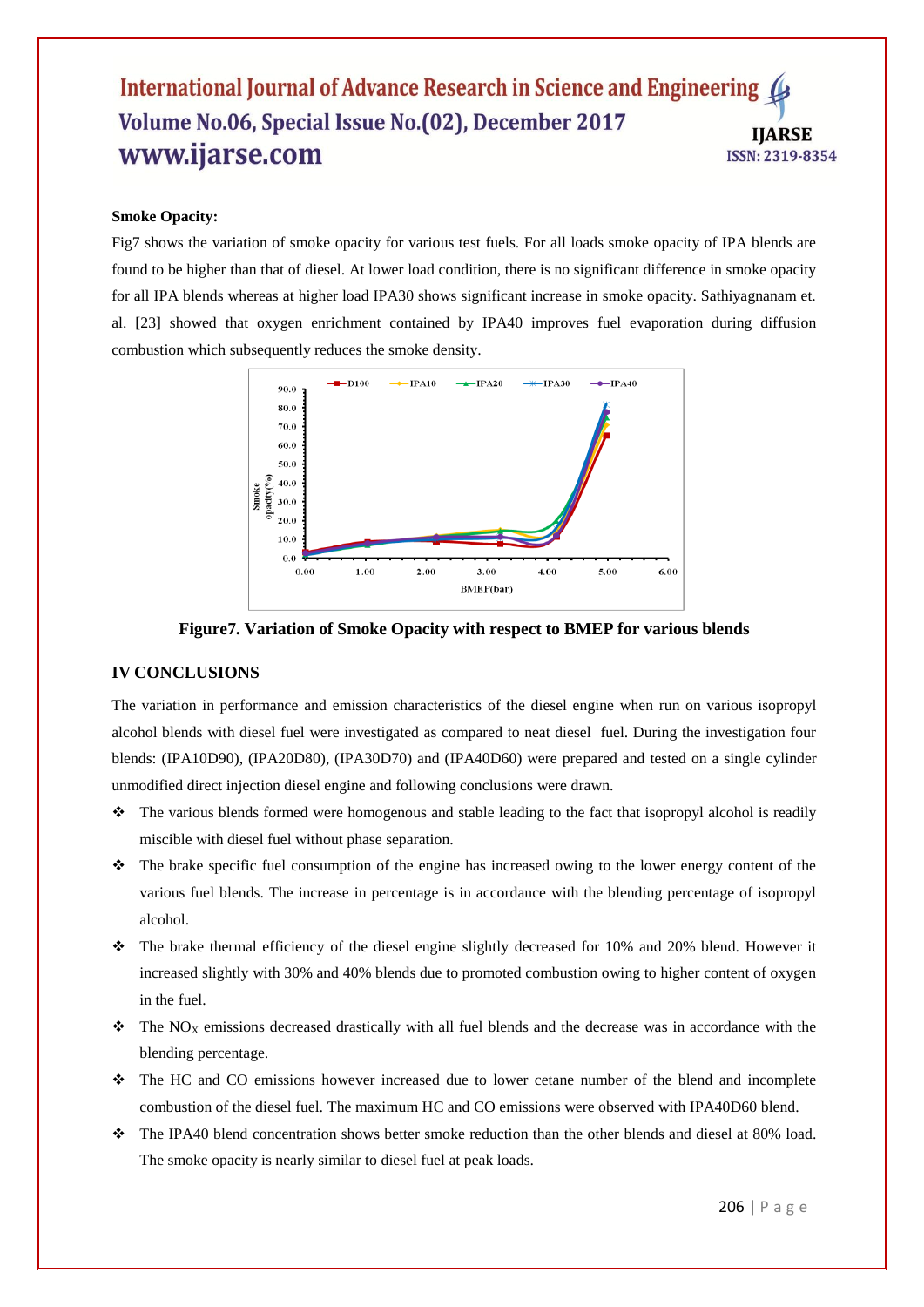As an outcome of the exhaustive engine trials, it may be recommended that 40% (v/v) of diesel can be replaced with IPA for direct application in unmodified diesel engines with marginal drop in performance and substantial improvements in the emissions of CO and NOx.

#### **REFERENCES**

- [1] Arent D. J., Wise A., Gelman R., "The status and prospects of renewable energy for combating global warming", Energy Economics, Volume 33, Issue 4, July2011, Pages 584-593.
- [2] Gill S.S., Tsolakis A., Dearn K.D., Rodríguez-Fernández J., "Combustion characteristics and emissions of Fischer- Tropsch diesel fuels in IC engines", Progress in Energy and Combustion Science, Volume 37, Issue 4, August 2011, Pages 503-523.
- [3] Torres-Jimenez E, Jerman M. S., Gregorc A., Lisec I., Dorado M. P., Kegl B., "Physical and chemical properties of ethanol-diesel fuel blends", Fuel, Volume 90, Issue 2, February 2011, Pages 795-802.
- [4] http://www.eia.gov/countries/cab.cfm?fips=IN. accessed on December 23 2016
- [5] Petstat, Ministry of Petroleum and Natural gas, Govt. of India, http://petroleum.nic.in. accessed on September 30,2016.
- [6] Shah R. V., "Towards Powering India: Policy Initiatives and Implementation Strategy", Excel books, New Delhi.
- [7] International Energy Outlook 2016, US energy information administration accessed on January 3 2017.
- [8] Meher L.C., Vidya Sagar D., Naik S.N., "Technical aspects of biodiesel production by transesterification", Renewable and Sustainable Energy Reviews, Volume 10, Issue 3, June 2006, Pages 248-268.
- [9] Gogoi T.K., Baruah D.C., "A cycle simulation model for predicting the performance of a diesel engine fuelled by diesel and biodiesel blends", Energy 35 (2010) 1317-1323
- [10]Toklu E., "Overview of potential and utilization of renewable energy sources in Turkey", Renewable Energy 50 (2013) 456-463.
- [11]Kumar S, Performance and exhaust emission characteristics of a CI engine fuelled with Pongamia pinnata methyl ester (PPME) and its blends with diesel, Renewable Energy 33 (2008) 2294-2302;
- [12]Harrington K. J., Chemical and Physical Properties of Vegetable Oil Esters and their Effect on Diesel Fuel Performance, Biomass 9 (1986) 1-17
- [13]Labeckas G., Slavinskas S., "The effect of rapeseed oil methyl ester on direct injection Diesel engine performance and exhaust emissions", Energy Conversion and Management 47 (2006) 1954-1967
- [14]Sureshkumara K., Velrajb R., Ganesan R., "Performance and exhaust emission characteristics of a CI engine fueled with Pongamia pinnata methyl ester (PPME) and its blends with diesel", Renewable Energy 33 (2008) 2294-2302
- [15]Ramesh D. and Sampathrajan A.. "Investigations on Performance and Emission Characteristics of Diesel Engine with Jatropha Biodiesel and Its Blends". Agricultural Engineering International: the CIGR Ejournal. Manuscript EE 07 013. Vol. X. March, 2008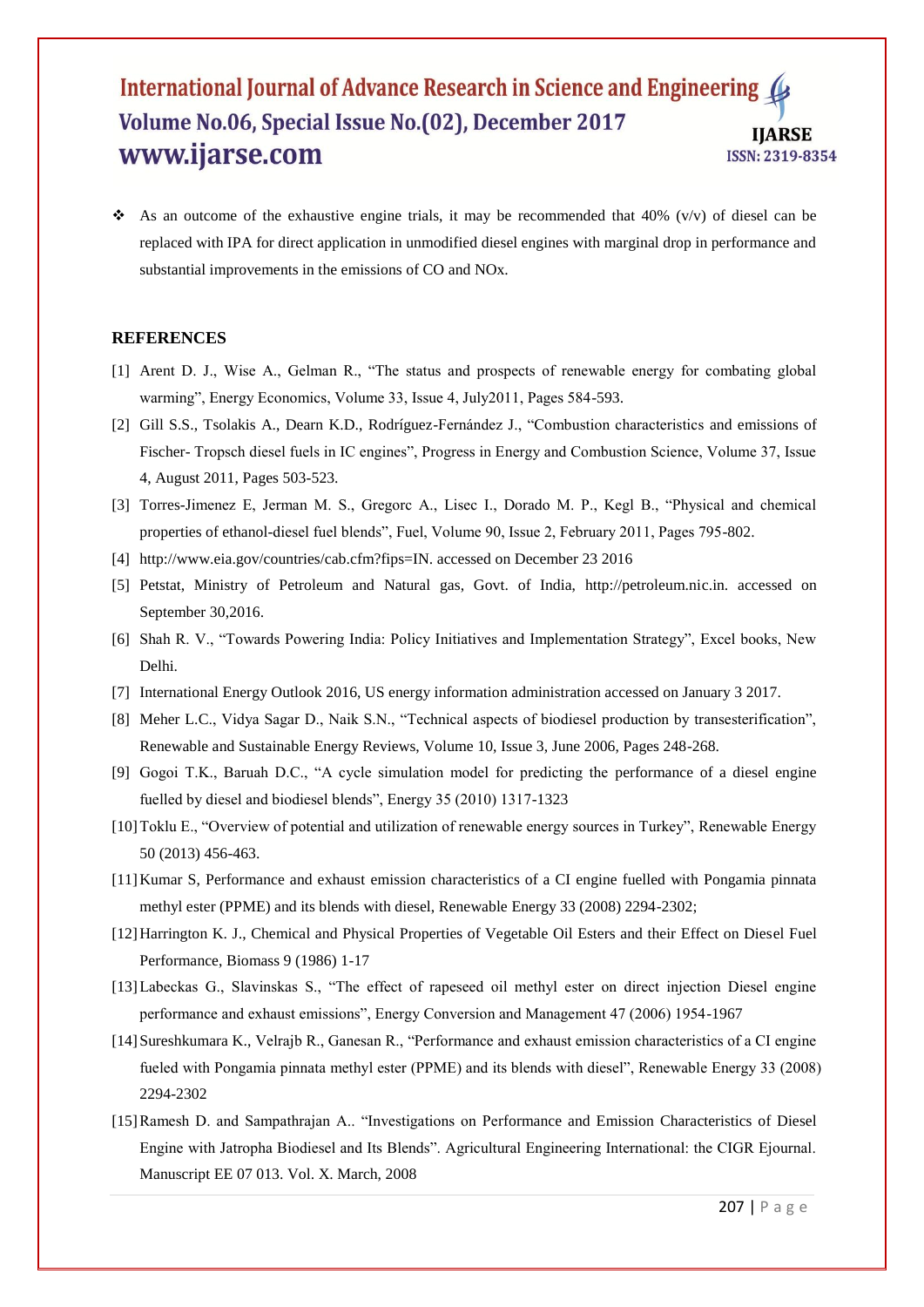- [16]Xie F. Xi, Li X., Wang X, Su Y., Hong W., "Research on using EGR and ignition timing to control load of a spark- ignition engine fueled with methanol", Elsevier August 2012.
- [17]Gravalos I., Moshou D., Gialamas T., Xyradakis P., Kateris D., Tsiropoulos Z., "Emissions characteristics of spark ignition engine operating on lower higher molecular mass alcohol blended gasoline fuels", Renewable Energy 50 (2013) 27-32
- [18]Alcohol for motor fuels, http://www.ext.colostate.edu/pubs/farmmgt/05010.html accessed on November 29 2016
- [19]Iso-prpyl alcohol properties, http:// www.chemicalland21.com/petrochemical/isopropanol.htm.accessed on December 25 2016
- [20]Karabektas M, Hosoz M. Performance and emission characteristics of a diesel engine using isobutanoldiesel fuel blends. Renewable Energy 34 (2009) 1554-1559
- [21]Gopala Krishnan K.V. and Murthy B.S. "Factors that improve the performance of an ethanol-diesel oil dualfuel engine" International Symposium on alcohol fuels, 19-26.
- [22]Fernández J. C., Arnal J. M., Gómez J., Dorado M. P., "A comparison of performance of higher alcohols/diesel fuel blends in a diesel engine" Applied Energy 2012
- [23] Sathiyagnanam A.P., Saravanan C.G. and Gopalakrishnan M. "Hexanol-Ethanol Diesel Blends on DI-Diesel Engine to Study the Combustion and Emission" Proceedings of the World Congress on Engineering 2010 Vol II WCE 2010, June 30 - July 2, 2010, London, U.K.
- [24]Lei J., Bi Y., and Shen L., "Performance and Emission Characteristics of Diesel Engine Fueled with Ethanol-Diesel Blends in Different Altitude Regions" Journal of Bio medicine and bio technology November 2010.
- [25]Deep, A., Kumar, N., Karnwal, A., Gupta, D. et al., "Assessment of the Performance and Emission Characteristics of 1-Octanol/Diesel Fuel Blends in a Water Cooled Compression Ignition Engine," SAE Technical Paper 2014-01-2830, 2014, doi:10.4271/2014-01-2830.
- [26]Hulwan D.B., Joshi S.V., "Performance, emission and combustion characteristic of a multicylinder DI diesel engine running on diesel-ethanol-biodiesel blends of high ethanol content", Applied Energy 88 (2011) 5042- 5055
- [27]Liu Y., Jiao W. and Qi G., "Preparation and properties of methanol diesel oil emulsified fuel under highgravity environment", Renewable Energy 36 (2011) 1463-1468
- [28]Shi X., Pang X., Mu Y., He H., Shuai S., Wang J., Chen H., Li R., "Emission reduction potential of using ethanol- biodiesel-diesel fuel blend on a heavy-duty diesel engine", Atmospheric Environment 40 (2006) 2567-2574.
- [29]Zervas E. and Montagne X., Lahaye J., "The Influence of Gasoline Formulation on Specific Pollutant Emissions", J. Air Waste Manag. Assoc., 49, 1304-1314 (1999)
- [30]ZERVAS E., MONTAGNE X., LAHAYE J.. "C1-C5Organic Acid Emissions from an SI Engine: Influence of Fuel and Air/Fuel Equivalence Ratio", Environ. Sci. Technol.2001, 35, 2746-2751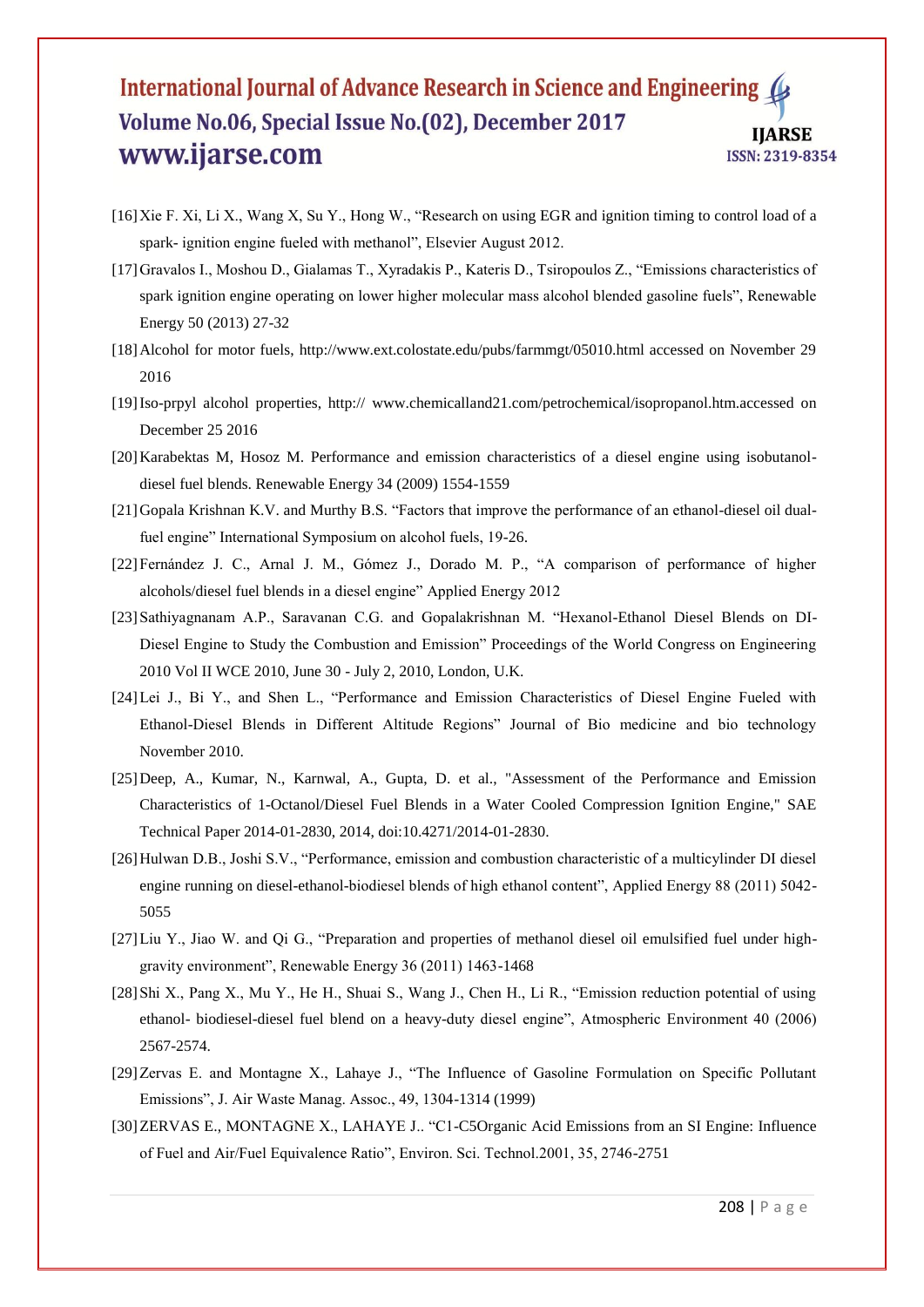- [31]ZERVAS E., MONTAGNE X., LAHAYE J., "Emission of Alcohols and Carbonyl Compounds from a Spark Ignition Engine. Influence of Fuel and Air/Fuel Equivalence Ratio", Environ. Sci. Technol. 2002, 36, 2414-2421
- [32]Zervas E. and Montagne X., Lahaye J., "Influence of fuel and air/fuel equivalence ratio on the emission ofhydrocarbons from a SI engine. 1. Experimental findings",2004, Fuel, 83, 17-18, 2301-2311
- [33]Zervas E. and Montagne X., Lahaye J., "Influence of fuel and air/fuel equivalence ratio on the emission of hydrocarbons from a SI engine. 2. Formation pathways and
- [34]Mobasheri R., Peng Z., Mirsalim S. M., "Analysis the effect of advanced injection strategies on engine performance and pollutant emissions in a heavy duty DI-diesel engine by CFD modelling", International Journal of Heat and Fluid Flow (2011)
- [35]Ismail H. M., Ng H. K., Gan S., "Evaluation of non- premixed combustion and fuel spray models for incylinder diesel engine simulation", Applied Energy 90 (2012)271-279.
- [36]Reitz R. D. and Rutland C. J., "Development And Testing Of Diesel Engine Cfd Models", Prq Energy Cumhusr. Sri. Vol. 21. pp. 173-196. 1995.
- [37]Jia M., Xie M., Wang T., Peng Z., "The effect of injection timing and intake valve close timing on performance and emissions of diesel PCCI engine with a full engine cycle CFD simulation", Applied Energy 88 (2011) 2967-2975.
- [38]Radwan M.S., Ismail M.A., Elfeky S.M.S., Elyazeed O.S.M.A., "Jojoba methyl ester as a diesel fuel substitute : Preparation and characterization" Applied Thermal Engineering 27 (2007) 314-322.
- [39]Barata J., "Modelling of biofuel droplets dispersion and evaporation", Renewable Energy 33 (2008) 769-779
- [40]Kwanchareon P., Luengnaruemitchai A., Jai-In S., "Solubility of a diesel-biodiesel-ethanol blend, its fuel properties, and its emission characteristics from diesel engine", doi:10.1016/j.fuel.2006.09.034.
- [41]Lapuerta M., Armas O., Contreras R. G., "Stability of diesel-bioethanol blends for use in diesel engines", Fuel 86 (2007) 1351-1357.
- [42]Brunschwig C., Moussavou W., Blin J., "Use of bioethanol for biodiesel production", Progress in Energy and Combustion Science 38 (2012) 283-301.
- [43]López J.J., Novella R., García A., Winklinger J.F., "Investigation of the ignition and combustion processes of a dual-fuel spray under diesel-like conditions using computational fluid dynamics (CFD) modelling", Mathematical and Computer Modelling December 2011.
- [44]Gorski K., Smigins R., "Impact Of Ether/ Ethanol And Biodiesel Blends On Combustion Process Of Compression Ignition Engine", Jelgava May 2011

# **Definitions/Abbreviations**

| <b>BTDC</b> Before Top Dead Centre    | $NO_{Y}$             | Nitrous oxide                |
|---------------------------------------|----------------------|------------------------------|
| <b>BBDC</b> Before Bottom Dead Centre | mm <sup>2</sup> /sec | Millimeter square per second |
| <b>ATDC</b> After Top Dead Centre     | mm                   | <b>Millimeters</b>           |
| <b>ABDC</b> After Bottom Dead Centre  | MJ/Kg                | Mega joules per kilogram     |